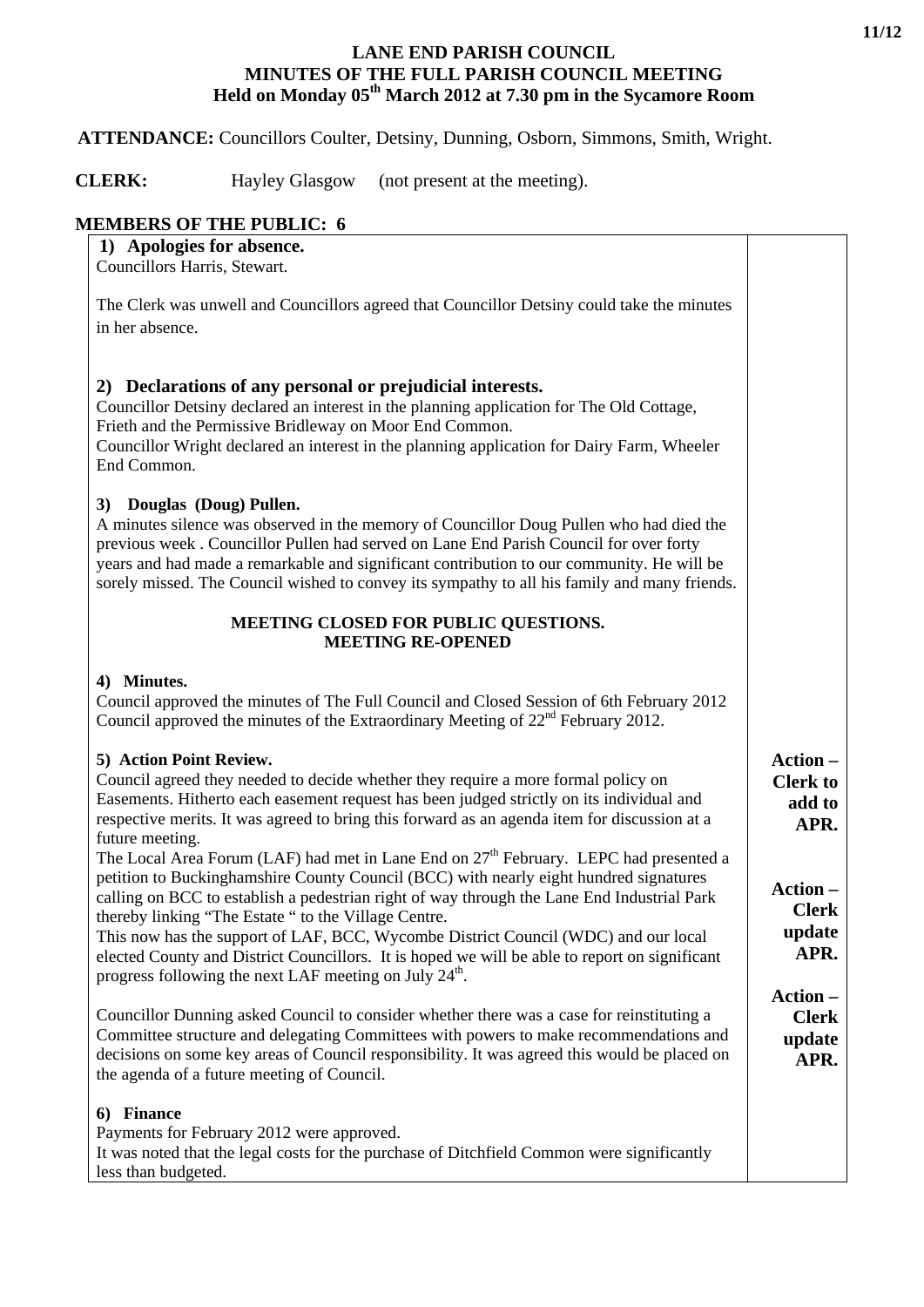|                                                                                                                                                                                                                                                                                                                                                                                                                                                                                                                                                                                                                                                                                                                                                                                                                                                                                                                                       | 12/12                                                      |
|---------------------------------------------------------------------------------------------------------------------------------------------------------------------------------------------------------------------------------------------------------------------------------------------------------------------------------------------------------------------------------------------------------------------------------------------------------------------------------------------------------------------------------------------------------------------------------------------------------------------------------------------------------------------------------------------------------------------------------------------------------------------------------------------------------------------------------------------------------------------------------------------------------------------------------------|------------------------------------------------------------|
| 7) Play Area Warden.<br>It was reported that The Play Area Warden wished to resign the role<br>It was agreed that consideration of whether and how the Play Area Warden should be<br>replaced should be deferred until Council had considered the next report of the Advisory<br>Group looking at the Playing Fields issue . This report is due before the next Full Parish<br>Council meeting on April $2^{nd}$ . It is hoped that this Report will be ready to be considered at the<br>next Parish Council Meeting on 2 April or the subsequent meeting.                                                                                                                                                                                                                                                                                                                                                                            |                                                            |
| 8) Easement 5 Ditchfield Cottages<br>Council considered a request for an Easement to be granted for the laying of a gas supply<br>from its current termination point at 12 Clinkard Place, across Ditchfield Common, to 5<br>Ditchfield Cottages. Members of Council determined that, in principle, they would have no<br>objection to the laying of this gas supply subject to the common being reinstated to its<br>existing condition, an appropriate easement with any necessary conditions and obligations<br>being drawn up and agreed with the Council's Solicitors and all costs associated with the<br>granting of this easement being met by the owners of the property concerned.                                                                                                                                                                                                                                          |                                                            |
| 9) Co-option of a Parish Councillor.<br>As agreed by Council, Councillors Coulter, Osborn and Detsiny had interviewed two<br>candidates to take the place of John Nicholson who had resigned and was now working in<br>USA.<br>Council unanimously agreed with their recommendation that Nigel King be invited to join<br>Council.<br>Clerk to inform Mr. King and to write to the unsuccessful candidate.                                                                                                                                                                                                                                                                                                                                                                                                                                                                                                                            | Action-<br><b>Clerk add</b><br>to next<br>agenda.          |
| 10) Christmas in the Village.<br>Councillor Smith reported that no agreement had yet been reached between the various<br>parties jointly organising the proposed festivities as to the precise timing of these events. She<br>agreed to update Council on developments at a future meeting together with a<br>recommendation on how Council may wish to proceed.                                                                                                                                                                                                                                                                                                                                                                                                                                                                                                                                                                      |                                                            |
| 11) Clerks report<br>The Editor of the Clarion had indicated that they no longer wished to be in overall charge of<br>the responsibility for the distribution of the Clarion. It was agreed that the Clerk should meet<br>with the Editor to see what was involved and try and find a way forward.<br>It was agreed The Clerk's accumulated overtime of 7.5 hours should be paid.<br>The Chairman drew attention to a meeting on April 12 <sup>th</sup> in The Village Hall when a group of<br>students, parents and teachers are travelling from Canada to Europe in conjunction with the<br>95 <sup>th</sup> anniversary of the battle of Vimy Ridge. They would be visiting Lane End to pay their<br>respects to the whole crew of the Canadian Bomber RF150, which had crashed in Widdenton<br>Wood whilst attempting to land at Booker Airfield. All Councillors are most welcome to<br>attend and meet with the Canadian party. | Action -<br><b>Clerk to</b><br>meet with<br><b>Editor.</b> |
| 12) Invitations to Meetings, Correspondence & Reports received.<br>The Clerk has received an e mail from a parishioner complaining that the condition of the<br>Permissive Bridleway/Footpath 353779 is not fit for purpose. His e mail was accompanied<br>by one from BCC confirming a Permissive Bridleway was the responsibility of the<br>landowner.<br>It was agreed that the Clerk would establish from BCC whether LEPC was actually obligated                                                                                                                                                                                                                                                                                                                                                                                                                                                                                 | Action-<br><b>Clerk to</b><br>contact<br>BCC.              |
| to maintain this Bridleway, and any other permissive bridleways on its land, or whether it was<br>merely the party that was responsible for undertaking any maintenance that it itself deemed to<br>be necessary.<br>The Clerk had also received an email from a parishioner about the level of dog fouling taking<br>place in the village generally and on open spaces specifically. The email suggested the latter<br>in particular and litter more generally were both the responsibility of the Parish Council.<br>Members of Council were sympathetic to the issues raised but noted that litter was not in fact<br>the responsibility of the Parish Council but was that of the District Council. In addition, they<br>further noted that many of the open spaces were around the village were not in fact in the                                                                                                               | Action-<br><b>Clerk to</b><br>reply to<br>letter.          |